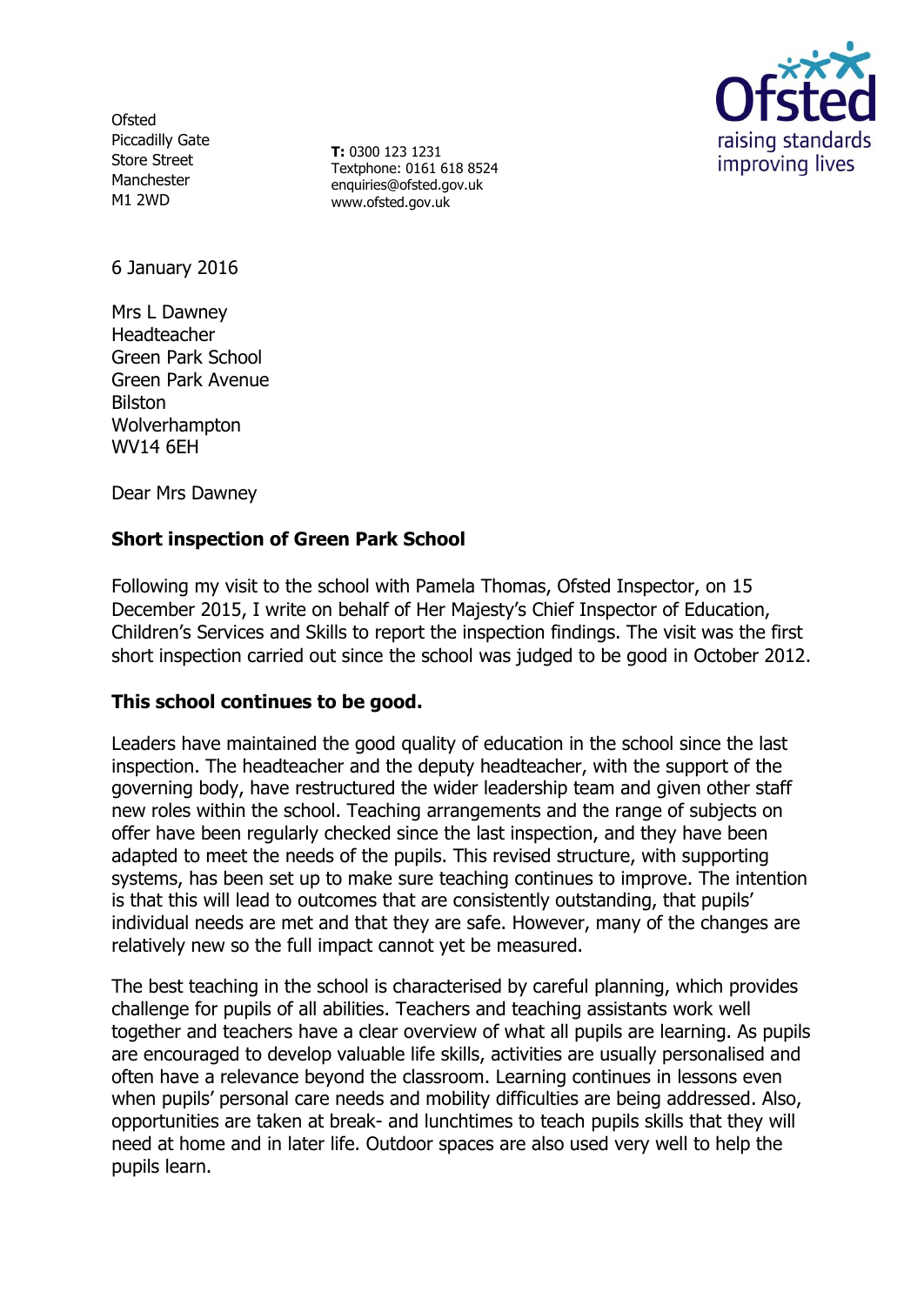

Reading and communication are developed well using appropriate symbols, signing and other forms of alternative communication. Staff communicate well with pupils in a variety of appropriate ways in order to meet their individual needs and promote learning. As a result of a change of approach in the teaching of reading and writing, pupils are now making rapid progress in reading, and the quality of writing is improving.

Good teaching over time has led to improved outcomes since the last inspection. Outcomes in the early years are particularly strong and almost all pupils currently on roll at the school are on target to meet or surpass their challenging targets.

Pupils enjoy coming to school. High expectations of regular attendance, and robust systems to follow up any absence, mean that the attendance has improved since the last inspection. Medical reasons impact upon the attendance of some pupils. Also, illness does lead to some pupils being unable to attend regularly. However, systems are in place to support them when they are absent and they are welcomed back on their return.

Pupils behave well in class and around the school. They are considerate and use equipment in a sensible manner. Pupils who communicated with inspectors were polite and told us that they feel safe in school.

### **Safeguarding is effective.**

School leaders are taking effective action to ensure that safeguarding and child protection arrangements keep pupils safe. Up-to-date policies, which make reference to the most recent guidance, are implemented. Staff have received appropriate information about safeguarding; they have attended relevant training and they know how to act if they have concerns about a young person's welfare.

Well-organised, written records are stored securely and referrals made to the designated safeguarding lead are dealt with effectively. School leaders work closely with the local authority to help keep pupils safe. Referrals are made promptly, absence is followed up systematically and parental concerns are dealt with appropriately.

### **Inspection findings**

- Leaders and governors know the school well. They have high expectations of staff and pupils and demonstrate the capacity to improve the school further.
- School leaders use the arrangements for managing staff performance to set challenging targets and reward good quality teaching if pupils achieve well. Targets are linked to the teachers' standards and encourage training and development.
- Staff told inspectors that their training needs are met and that they are encouraged to improve their practice.
- There is some highly effective teaching across the school. However, this is not consistent and therefore it does not lead to outstanding outcomes.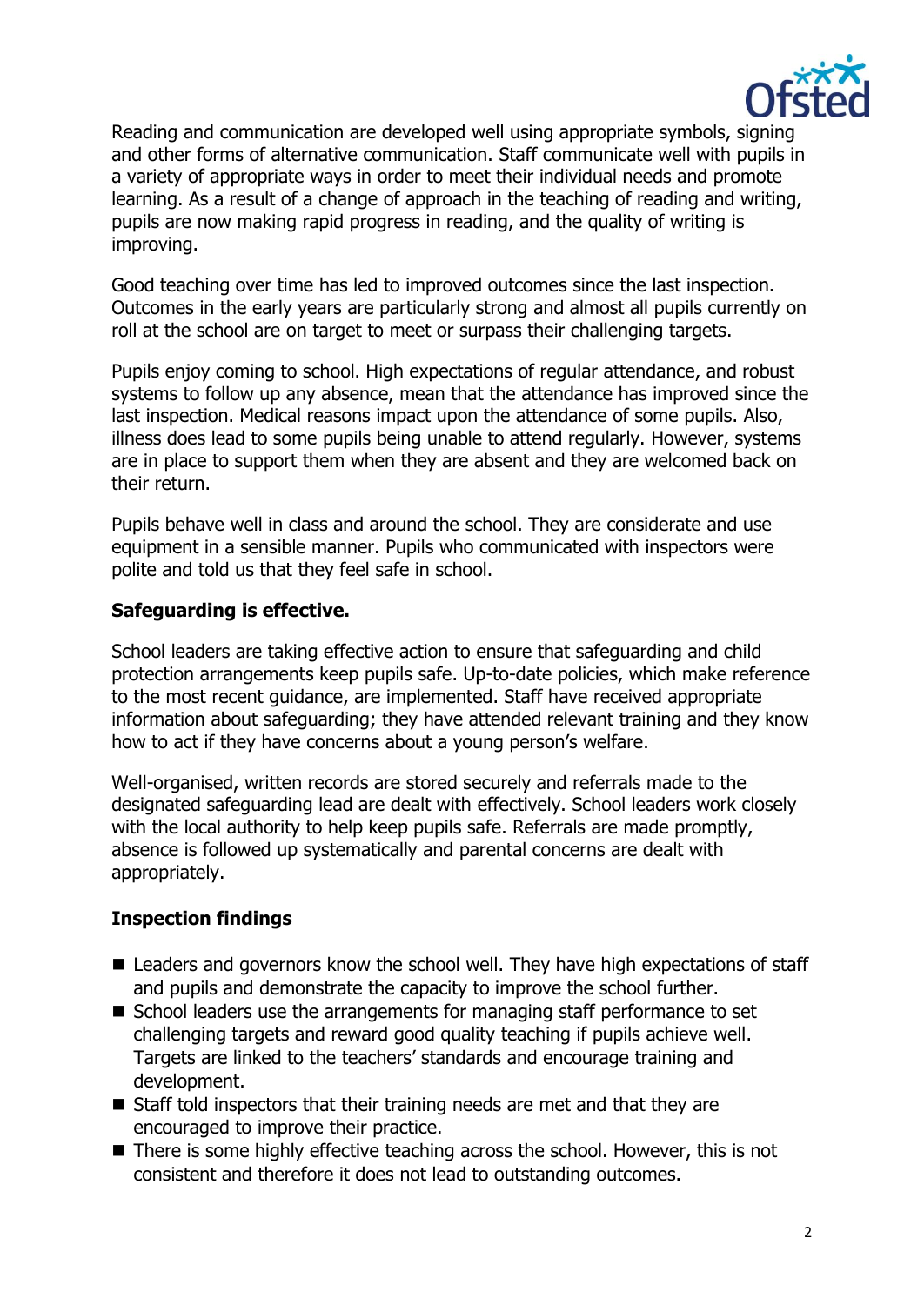

- Staff follow the school's effective marking policy and the recording of pupils' learning has improved this term. Pupils enjoy newly established ways of solving mathematical problems and new technologies are used well to promote learning.
- **Progress is slower where teaching does not challenge pupils at the appropriate** level. This means that a few pupils do not fully engage with the tasks or cannot complete them without one-to-one support.
- **Pupils do not achieve as well in science as in other subjects, and outcomes in** writing at Key Stage 2 do not match those in reading and mathematics. Progress between Key Stage 3 and 4 is slower than in other phases.
- Leaders know where teaching and progress need to improve and they are taking action to address this. Consequently, pupils currently in the school are making increasingly consistent good or better progress across all year groups.
- Information on pupils' progress is accurate and used to set challenging targets and measure progress. However, the system is not yet fully established so it is yet to have maximum impact.
- The range of subjects is designed to deepen pupils' knowledge, understanding and skills. Opportunities are also taken to develop their spiritual, moral, social and cultural awareness and further their understanding of fundamental British values.
- Leaders promote equality of opportunity and diversity exceptionally well. Unkindness is extremely rare and pupils are confident that staff will deal with any problems as they arise.
- **Pupils conduct themselves well; staff use effective behaviour management** techniques and no exclusions have taken place since the last inspection.
- $\blacksquare$  Parents are very positive about the school. They value the close working relationship with staff and feel that their children are well taught, make good progress and that they are safe.
- Children in the early years enjoy very high-quality teaching, which is responsive to their needs, in a stimulating and safe environment. The broad range of subjects provide rich, varied and imaginative experiences leading to high rates of progress.
- Individualised programmes are in place for sixth form learners. They build upon prior learning and help to develop personal and social skills. However, once learners complete their study programmes, too few move onto sustained and meaningful education or training in the local area.
- Governors provide effective support and challenge to school leaders. They ensure that effective deployment of staff and resources, including the pupil premium, primary sports and special educational needs funding (SEN), secures good outcomes for pupils. For example, the achievement of disadvantaged pupils often exceeds that of other pupils in the school.
- The local authority officer who is linked to the school has a clear understanding of the school's strengths and areas for development. Plans are already in place to help school leaders provide an outstanding quality of education. There is also a determination to improve post-19 SEN provision in the city.